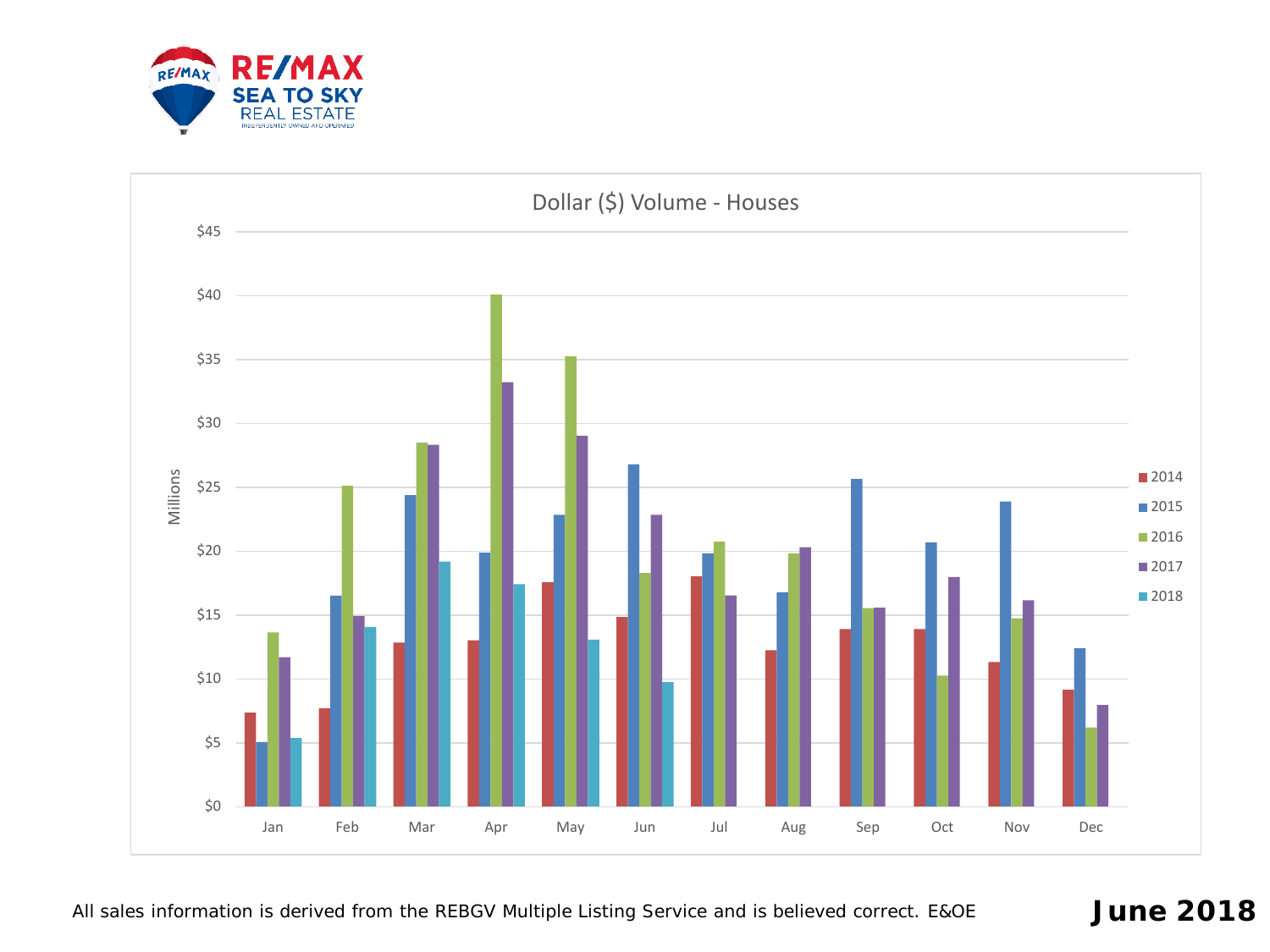

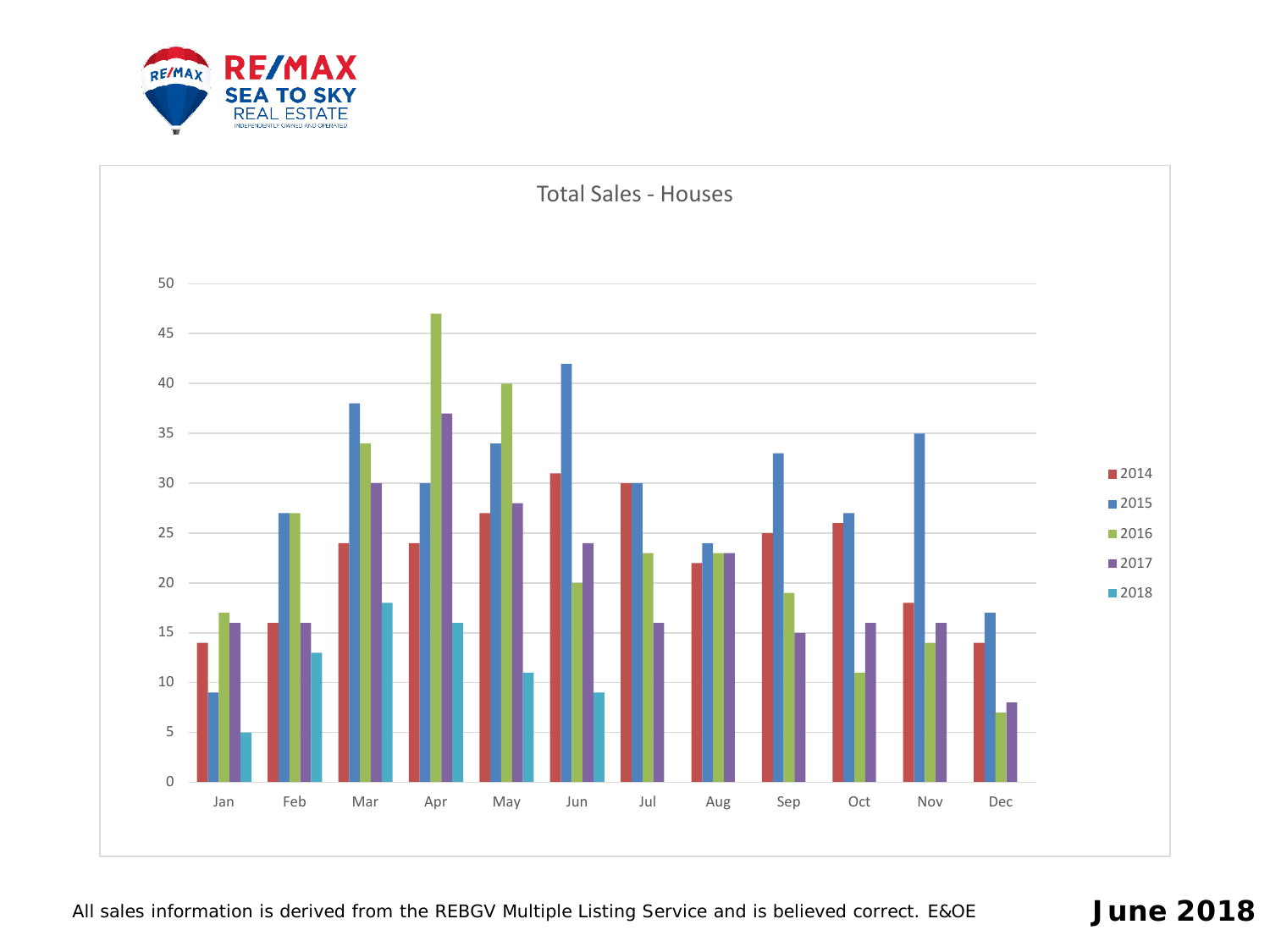

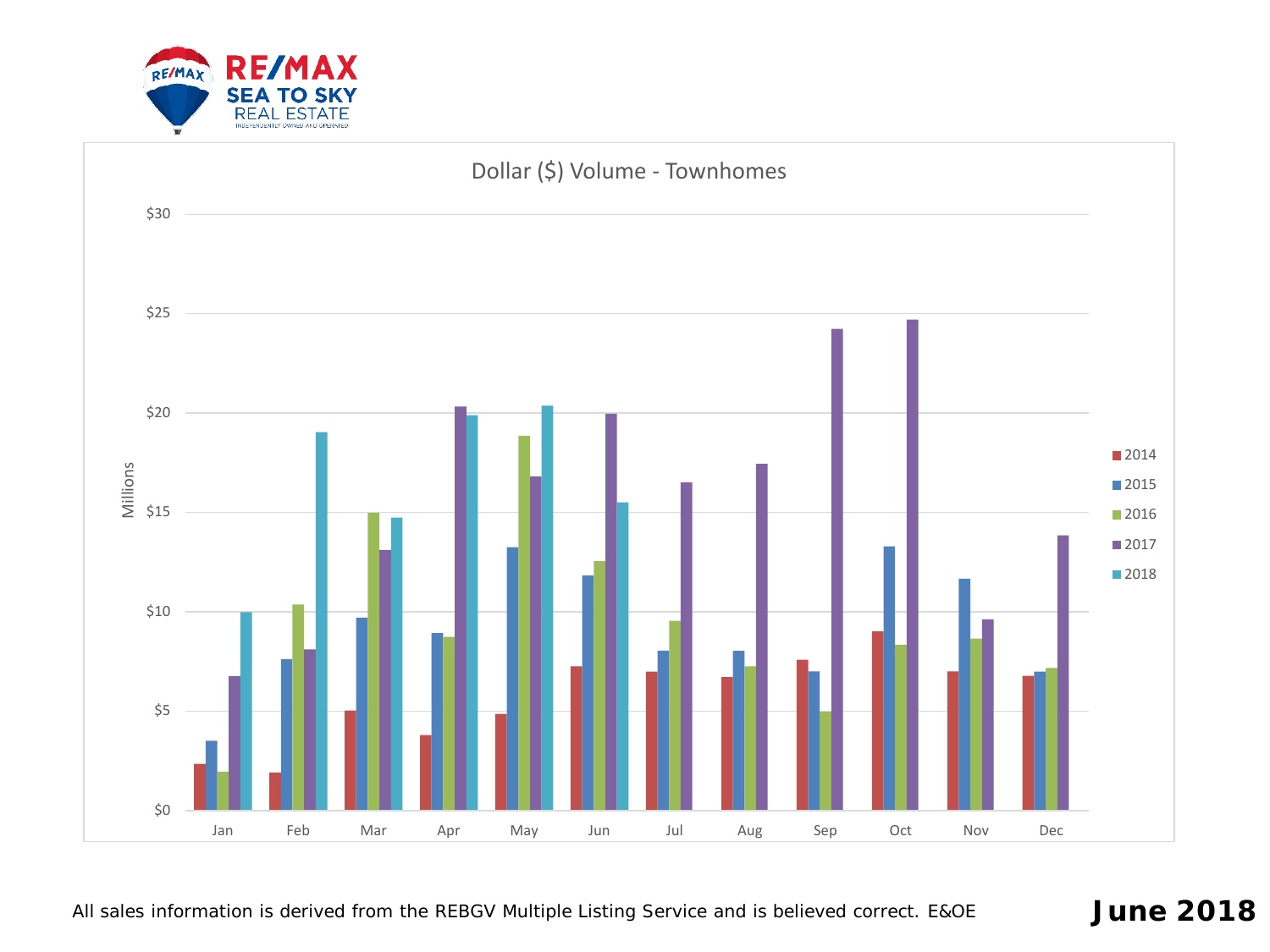

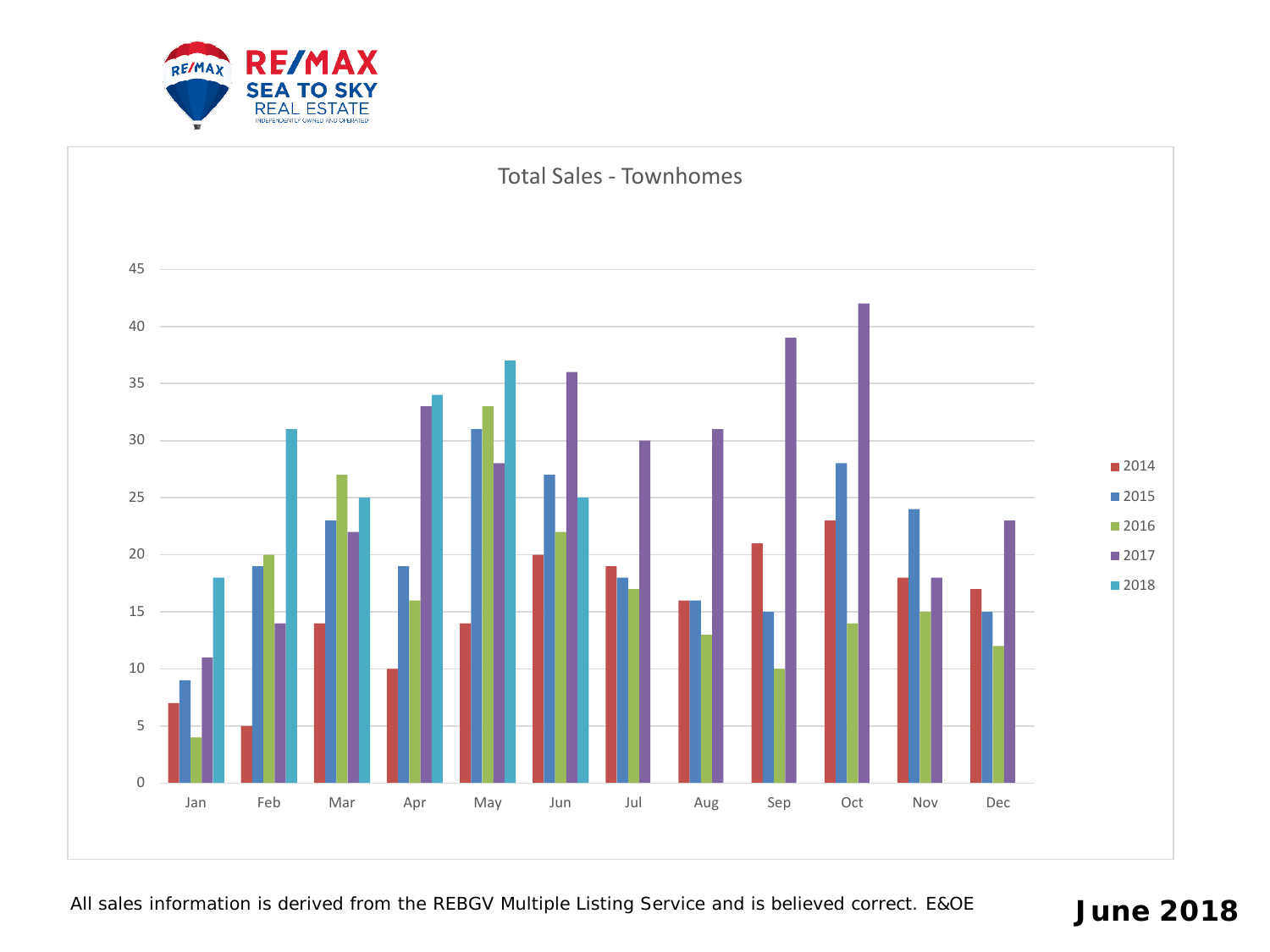



All sales information is derived from the REBGV Multiple Listing Service and is believed correct. E&OE **June 2018**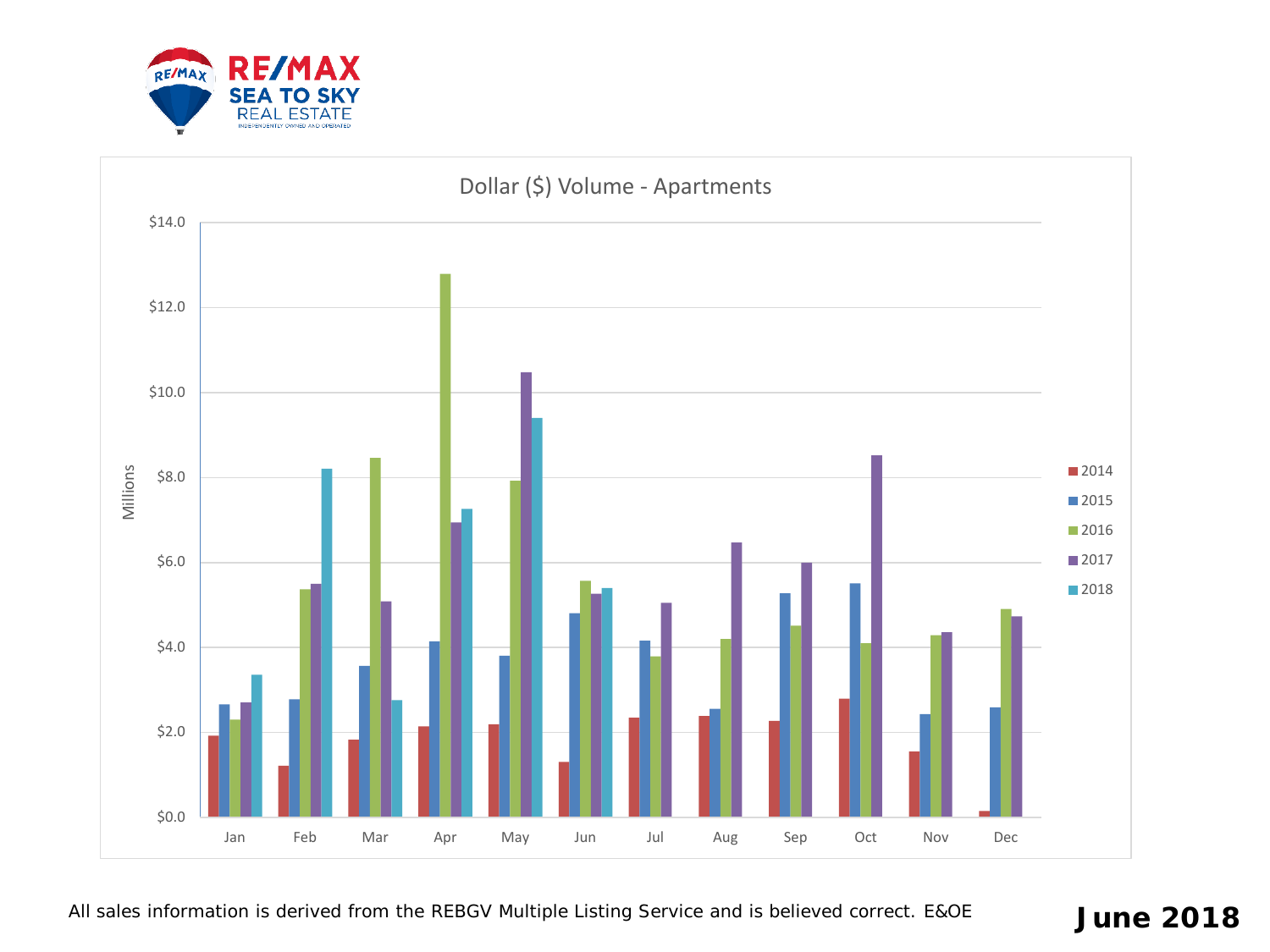

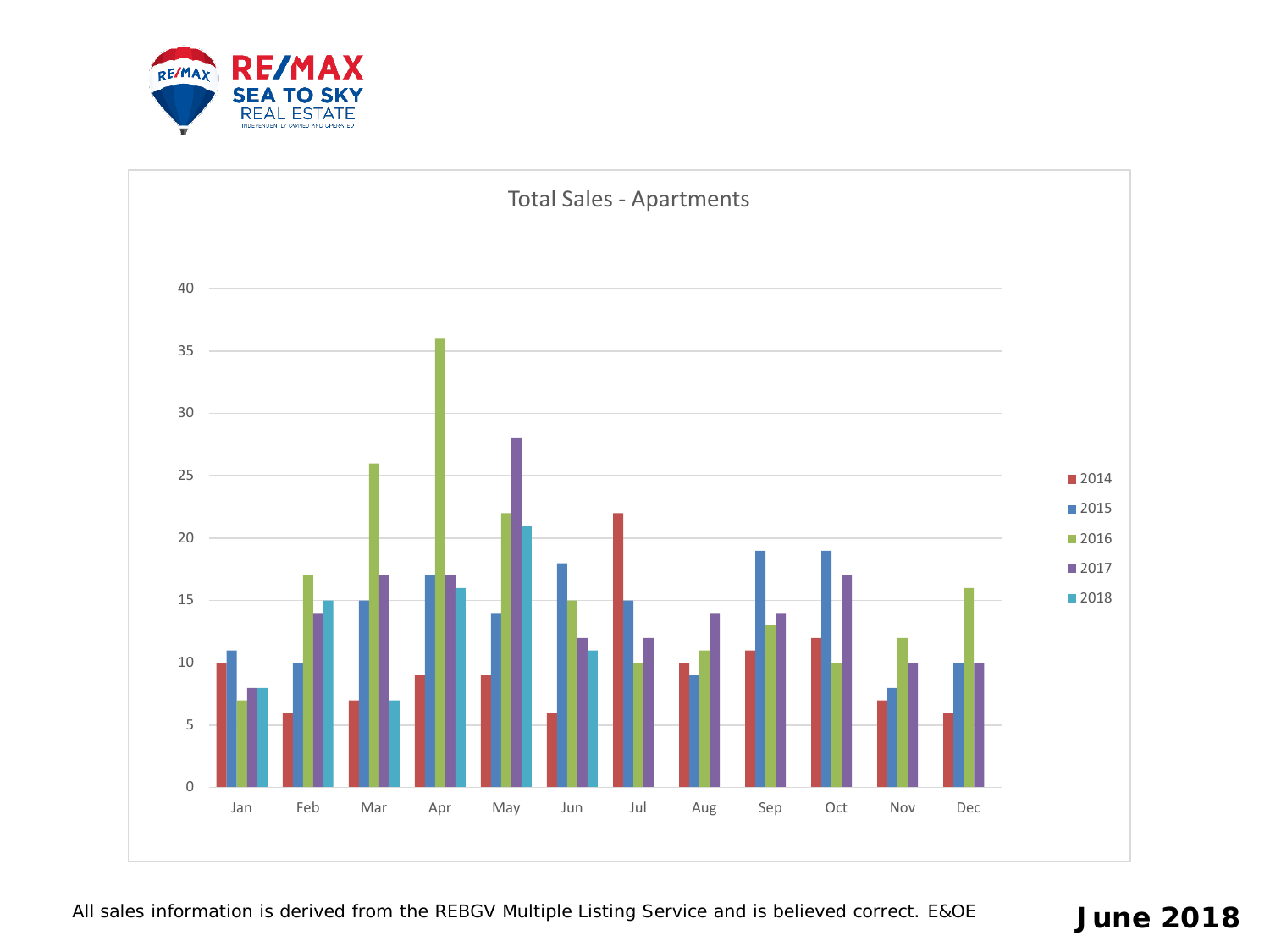

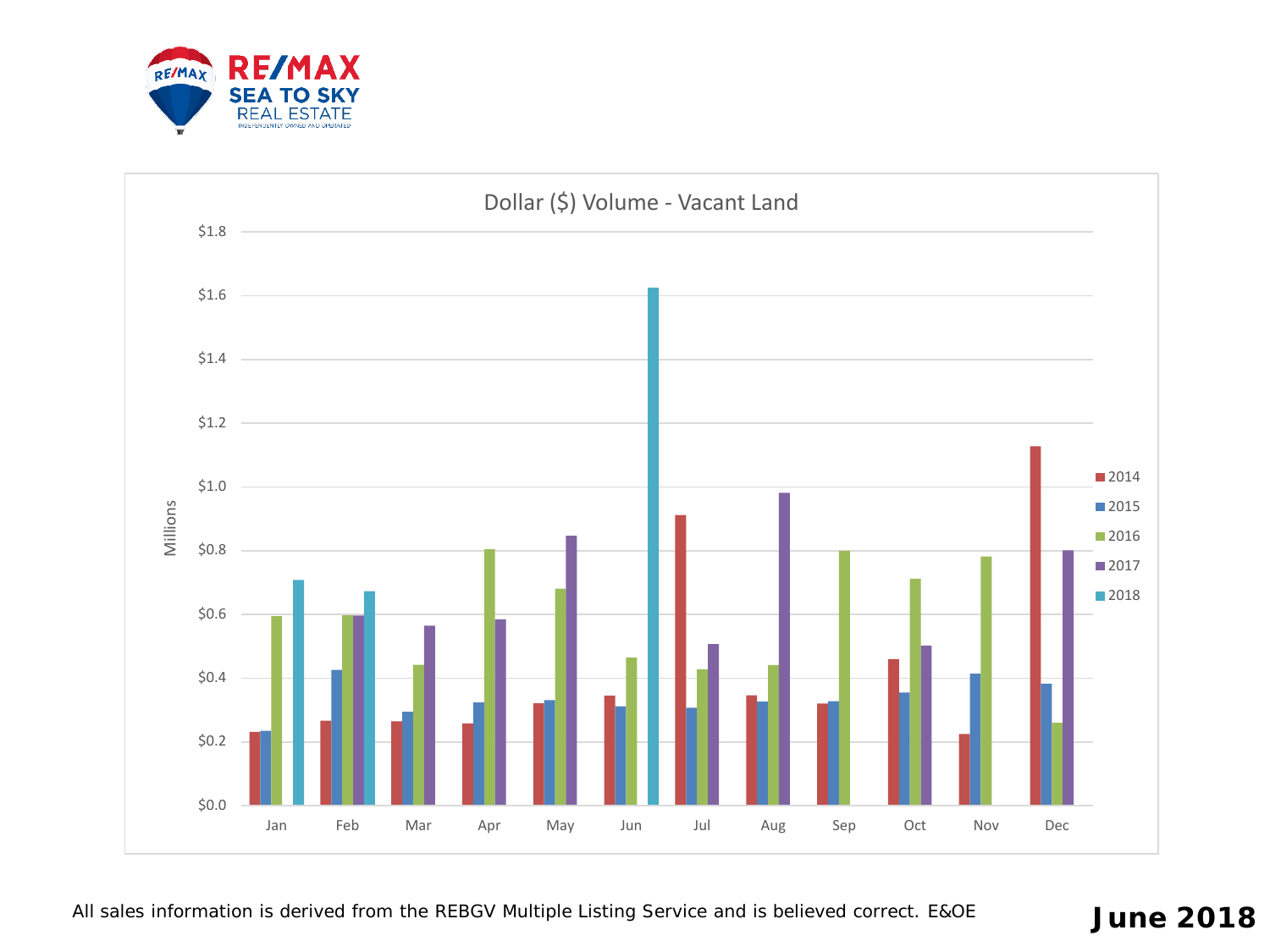



All sales information is derived from the REBGV Multiple Listing Service and is believed correct. E&OE **June 2018**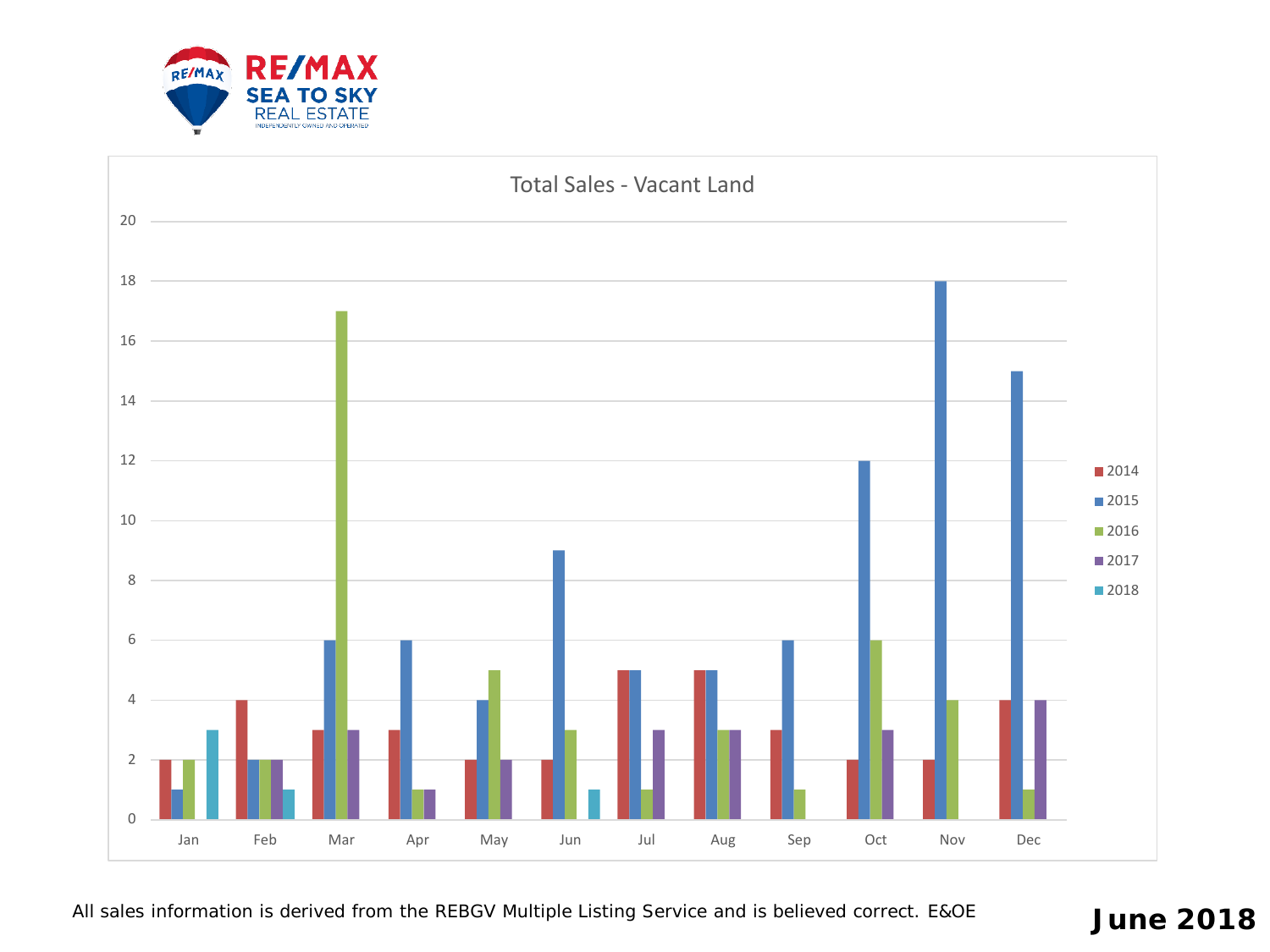



All sales information is derived from the REBGV Multiple Listing Service and is believed correct. E&OE **June 2018**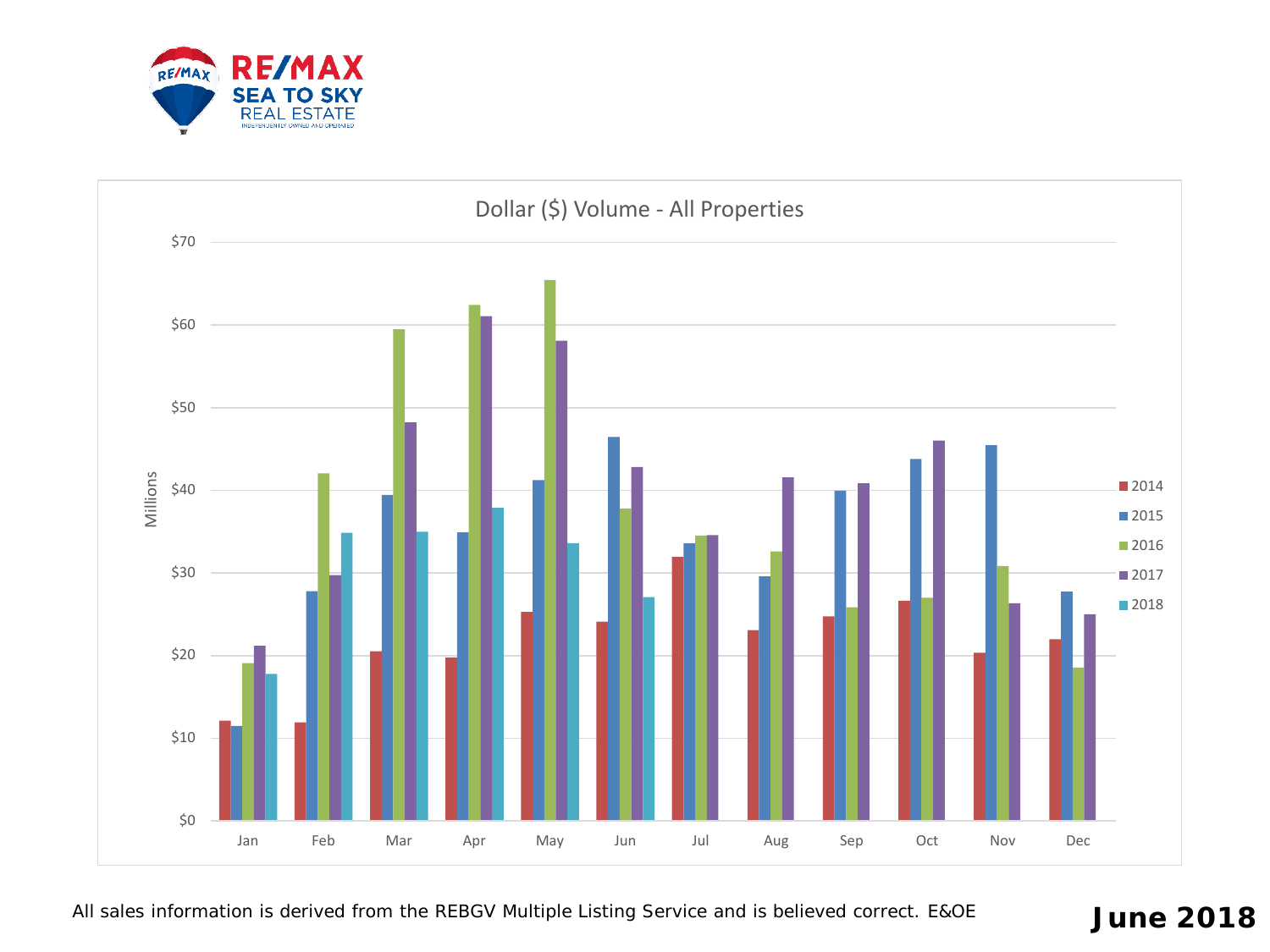

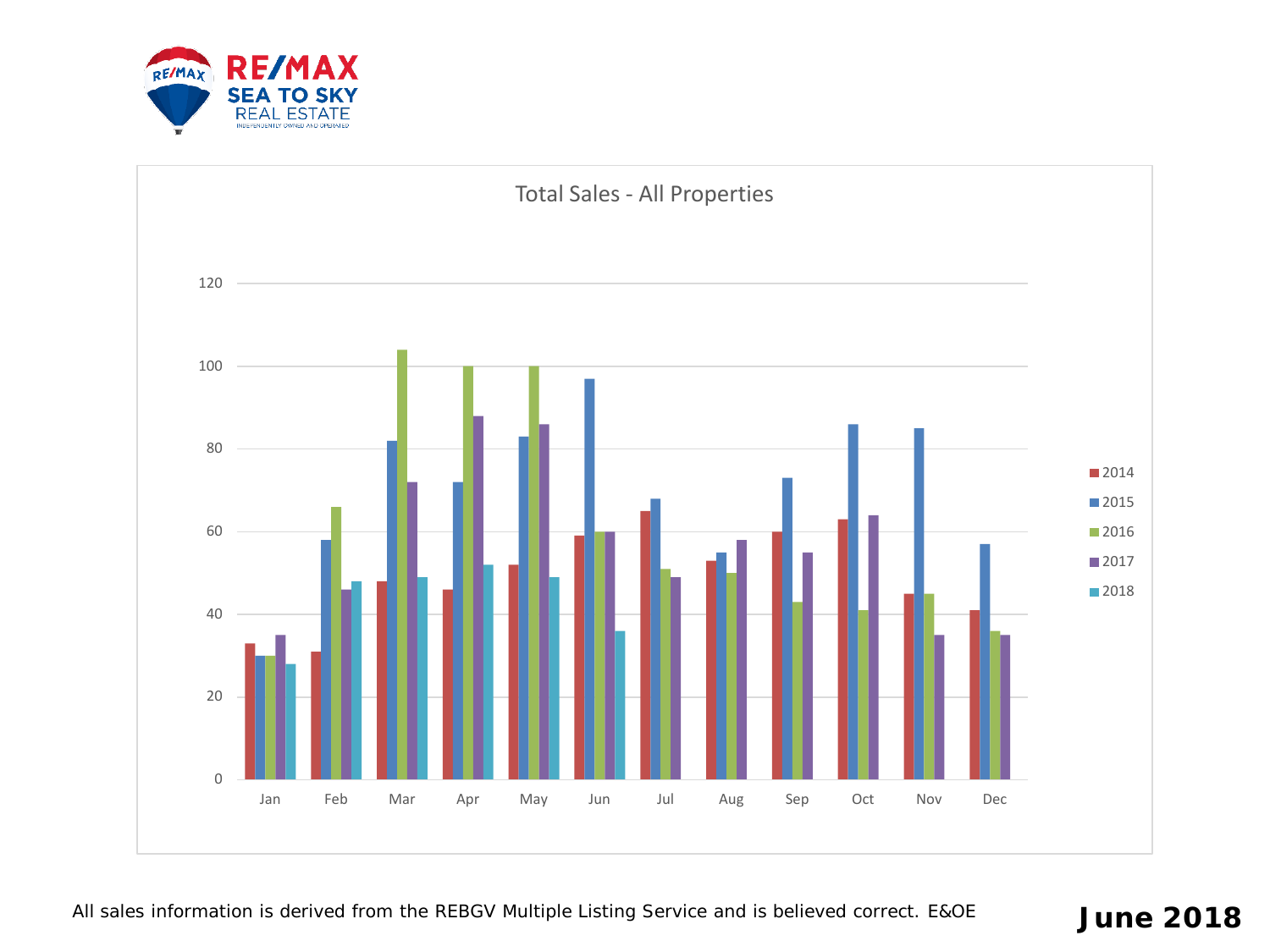